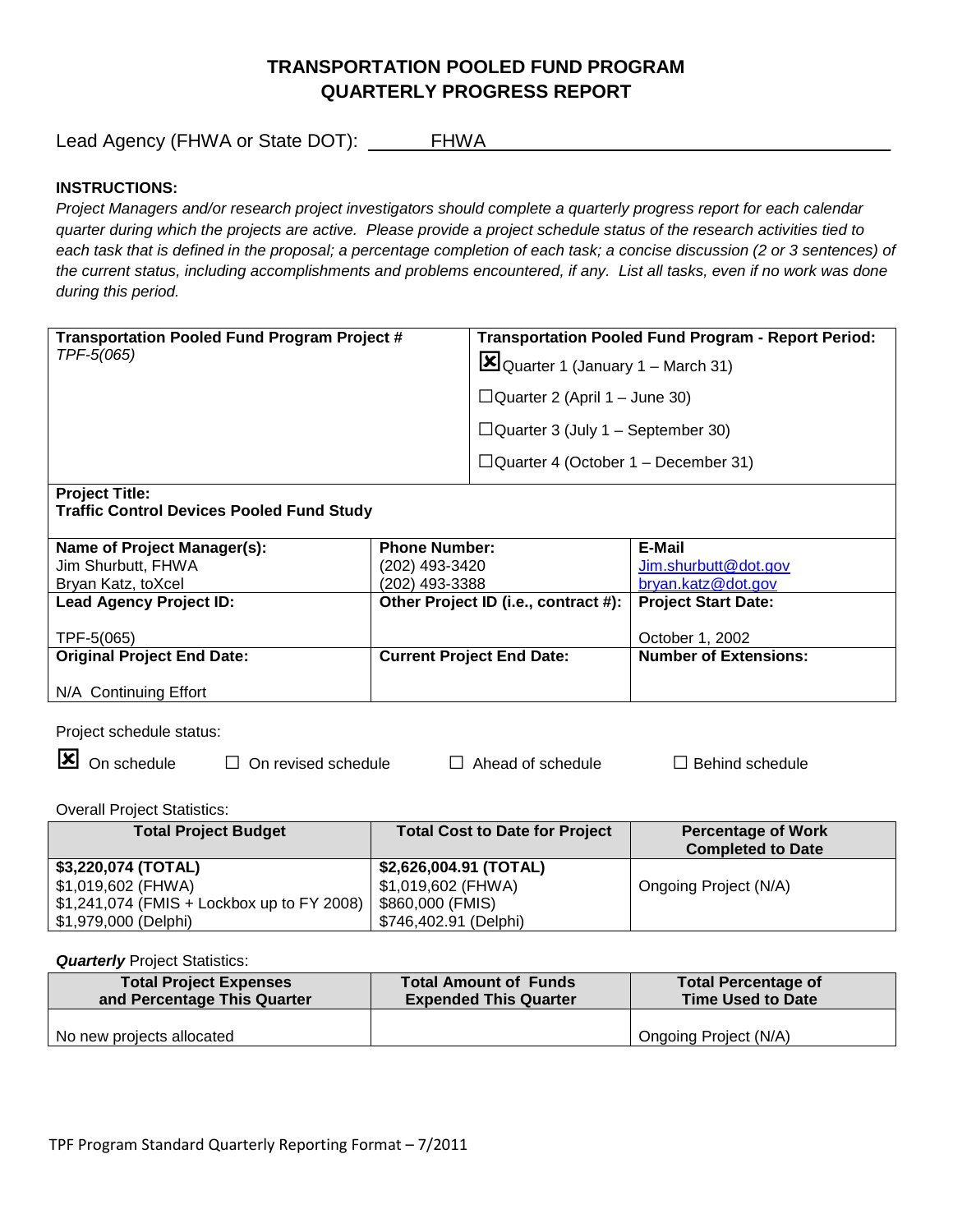#### **Project Description**:

The purpose of the TCD PFS is to assemble a consortium composed of regional, State, local entities, appropriate organizations and the FHWA to 1) establish a systematic procedure to select, test, and evaluate approaches to novel TCD concepts as well as incorporation of results into the MUTCD; 2) select novel TCD approaches to test and evaluate; 3) determine methods of evaluation for novel TCD approaches; 4) initiate and monitor projects intended to address evaluation of the novel TCDs; 5) disseminate results; and 6) assist MUTCD incorporation and implementation of results.

#### **Progress this Quarter (includes meetings, work plan status, contract status, significant progress, etc.):**

## **Traffic Control Devices Pooled Fund Study Technical Support**

Leidos and Toxcel are continuing to plan for the 2015 annual meeting and have made travel arrangements for all attendees. Additionally, the team worked on the analysis of various guide sign designs as part of the original ATSSA guide sign project proposal.

#### **Lane Line Markings in Advance of Lane-Reduction Transitions**

The CADD Software Suite is being used to develop scenarios for participant testing.

#### **Intersection Conflict Warning Systems Human Factors Research**

Encountered several problems developing scenarios using Autodesk Design Suite. Worked with vendor to address performance and training issues.

Attended Enterprise PFS webinar on ICWS. Presenter was Ken Hansen of MnDOT.

Used ArcGIS and SHRP2 RID data to identify intersections suitable for modeling ICWS.

#### **Anticipated work next quarter**:

#### **Traffic Control Devices Pooled Fund Study Technical Support**

- Select the next round of projects.
- Continue tracking project funding and provide technical support to members and perform outreach on past and current projects as requested.
- Conduct Annual Meeting.

# **Lane Line Markings in Advance of Lane-Reduction Transitions**

• Scenario development will be completed and participant data collection will begin.

# **Intersection Conflict Warning Systems Human Factors Research**

• Scenario development will be completed and participant data collection will begin.